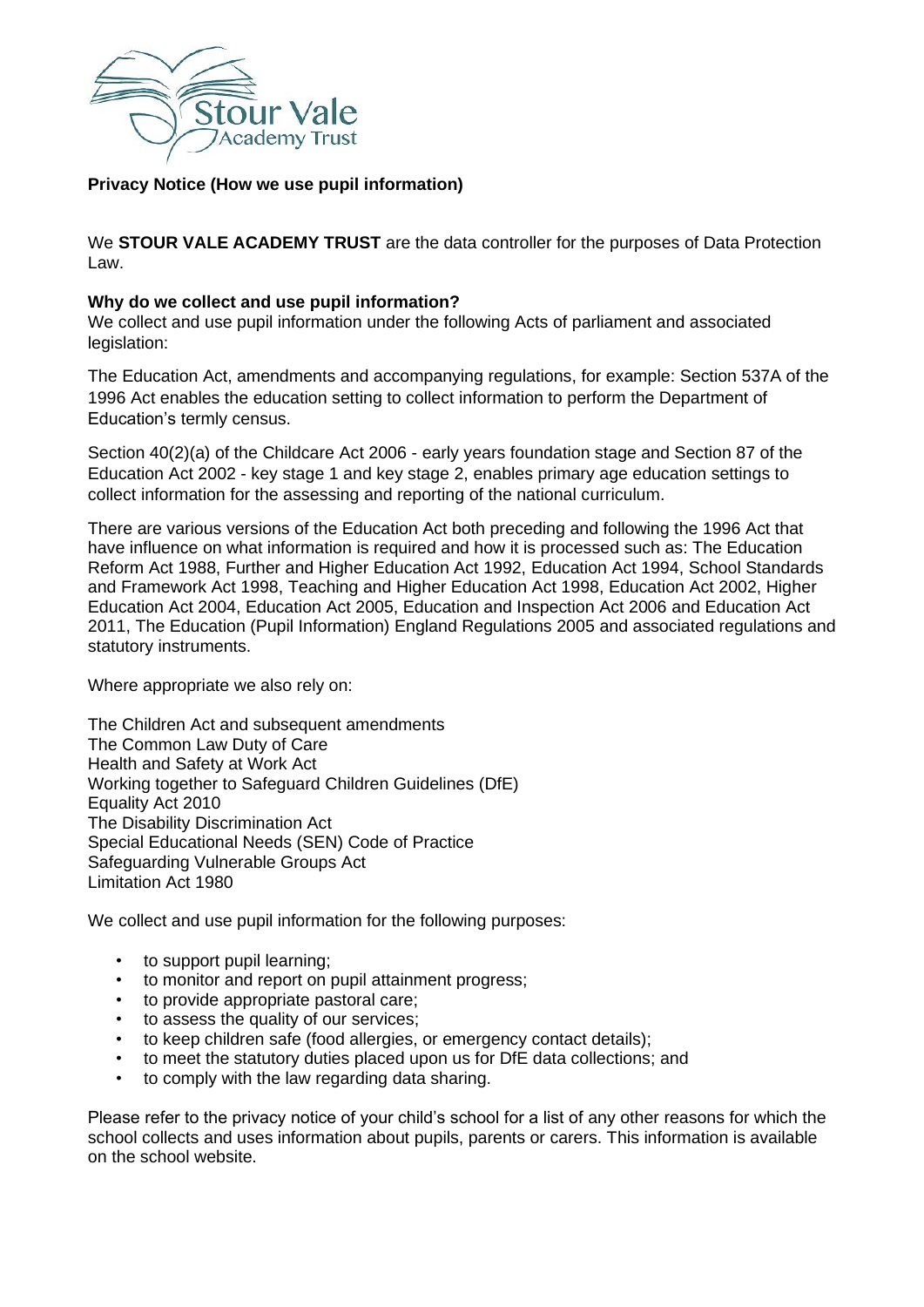# **The categories of pupil information that we collect, hold and share include:**

- personal identifiers and contacts (such as name, unique pupil number, photograph, contact details and address);
- characteristics (such as ethnicity, language, gender, religion, date of birth, free school meal eligibility):
- special educational needs (including the needs and ranking);
- safeguarding information (such as court orders and professional involvement);
- medical and administration (such as doctor's information, child health, allergies, medication and dietary requirements);
- attendance information (such as sessions attended, number of absences and absence reasons, any previous schools attended);
- assessment and attainment information (such as EYFS, Key Stage or internal academic assessment information, post 16 courses enrolled for and any relevant results); and
- behavioural information (such as exclusions and any relevant alternative provision put in place).

For a further example of the information typically held by schools, please see the Department for Education (DfE) Common Basic Data Set, here:

## *<https://www.gov.uk/government/publications/common-basic-data-set-cbds-database>*

## **Collecting pupil information**

Please refer to the privacy notice of your child's school for details of the methods used by the school to collect pupil information.

Whilst the majority of pupil information you provide to us is mandatory, some of it is provided to us on a voluntary basis. In order to comply with data protection legislation, we will inform you, at the point of collection, whether you are required to provide certain pupil information to us or whether you have a choice in this, and we will tell you what you need to do if you do not want to share this information with us.

Please refer to the privacy notice of your child's school for the purposes for which the school intends to collect consent to process information. Please note, you have a right to withdraw consent at any time and can contact your child's school to do this. Please refer to the Fair Processing Notice on the biometric system(s) used in your child's school, where applicable. This information is available on the school website.

If you provide us with contact details of others, for example, in case of emergency or when you may not be available, please ensure that they are aware their information has been passed to the school.

We will also receive personal information listed in the privacy notice of your child's school from the previous school or nursery, where relevant. We may also receive information from the Local Authority (LA) and the DfE.

# **Storing pupil data**

The information we collect, use and store about pupils and their parents/carers is retained on our computer systems and in paper files, either until it is updated/superseded or until the pupil leaves the school where it will be passed on to the receiving school in accordance with the Education (Pupil Information) England Regulations 2005. Records are retained by a secondary school for the period of 25 years from the date of birth of the child. Further information on how long schools retain information can be seen in the Information Records Management Society Toolkit for Academies available at this link: Academy [records retention periods](https://irms.org.uk/page/AcademiesToolkit)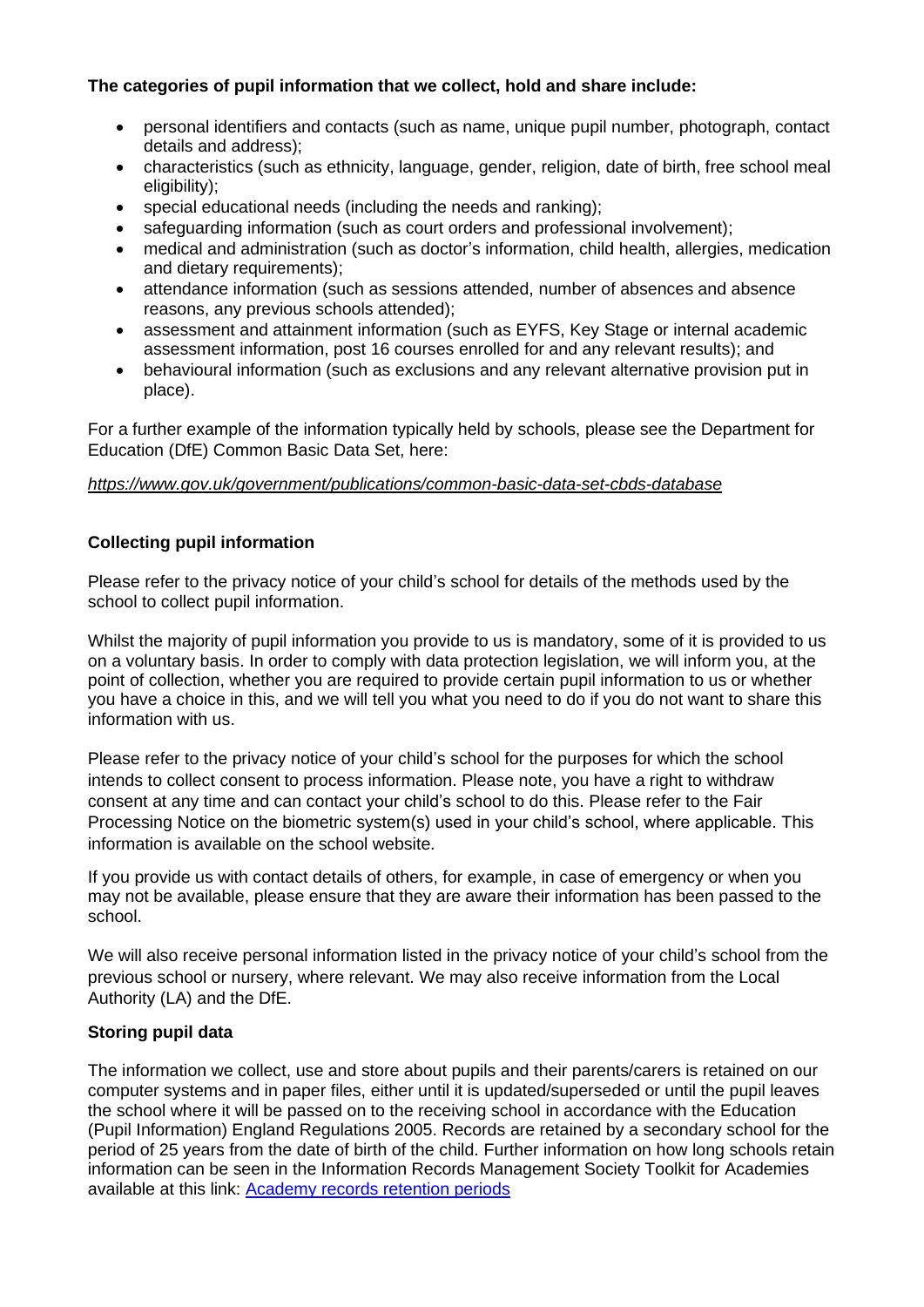## **Who do we share pupil information with?**

We routinely share pupil information with:

- Relevant staff within the Stour Vale Academy Trust member school
- Schools that the pupils attend after leaving us
- Our local authority
- The Department for Education (DfE)
- Health Services

Please refer to the privacy notice of your child's school for a list of other organisations with which the school shares pupil information. This information is available on the school website.

We are committed to working with the local authority in protecting and safeguarding children and young people in the Dudley and Sandwell Boroughs. As a consequence we intend, where relevant to do so, to share information with the Multi-Agency Safeguarding Hub (MASH) which is a colocated arrangement of agencies including the local authority, Police, NHS Trusts and Probation Service integrated into a multi-agency team.

The MASH is the single point of contact for safeguarding concerns. The MASH share information appropriately and securely on children or young people in order to take timely and appropriate actions. The teams also provide information and advice across a range of child and family services.

Where a pupil/parent/carer has been involved in an accident, an Accident/Incident Report Form will be completed which will include details of the accident including information about you. Please refer to the privacy notice of your child's school for information about any organisations with which this information is shared to allow the school to comply with its statutory duties.

Please refer to the privacy notice of your child's school for a list of other parties with whom the school regularly shares pupil information. This information is available on the school website.

## **Aged 14+ qualifications**

For pupils enrolling for post 14 qualifications, the Learning Records Service will give us a pupil's unique learner number (ULN) and may also give us details about the pupil's learning or qualifications.

## **Why we share pupil information**

We do not share information about our pupils with anyone without consent unless the law and our policies allow us to do so.

We share pupils' data with the Department for Education (DfE) on a statutory basis. This data sharing underpins school funding and educational attainment policy and monitoring.

We are required to share information about our pupils with the (DfE) under regulation 5 of The Education (Information About Individual Pupils) (England) Regulations 2013.

## **Data collection requirements**

To find out more about the data collection requirements placed on us by the Department for Education (for example via the school census) go to [https://www.gov.uk/education/data-collection](https://www.gov.uk/education/data-collection-and-censuses-for-schools)[and-censuses-for-schools.](https://www.gov.uk/education/data-collection-and-censuses-for-schools)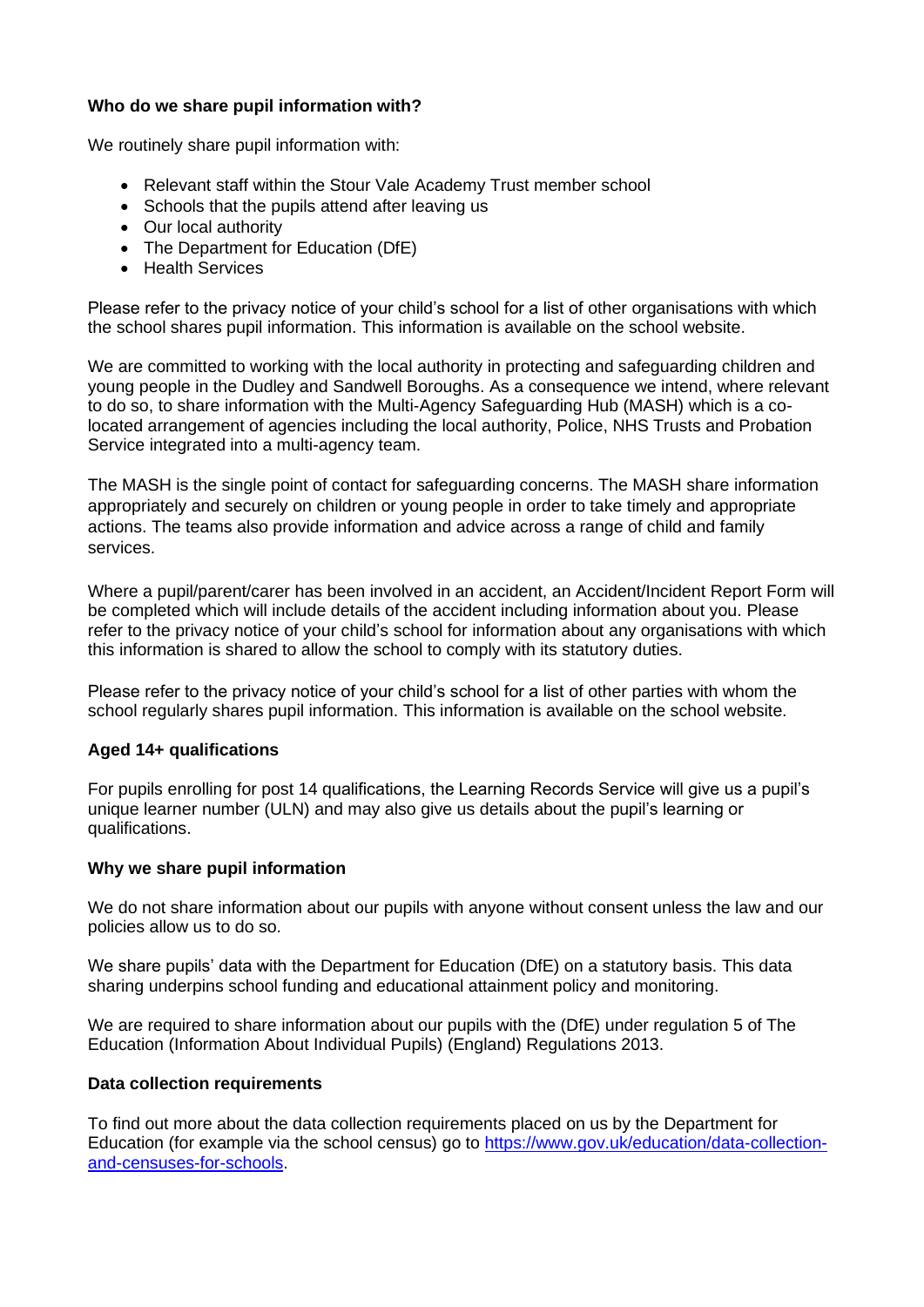## **Youth support services**

## **What is different about pupils aged 13+?**

Once our pupils reach the age of 13, we also pass pupil information to our local authority and / or provider of youth support services as they have responsibilities in relation to the education or training of 13-19 year olds under section 507B of the Education Act 1996.

This enables them to provide services as follows:

- youth support services
- careers advisers

A parent or guardian can object to any information in addition to their child's name, address and date of birth being passed to their local authority or provider of youth support services by informing us. This right is transferred to the child/pupil once they reach age 16.

Please refer to the privacy notice of your child's school for information on the secure methods used to transfer data to the youth support service and to store the data, and the length of time the data is retained.

For more information about services for young people, please visit the websites of Dudley and Sandwell local authorities: [https://www.dudley.gov.uk](https://www.dudley.gov.uk/) [https://www.sandwell.gov.uk](https://www.sandwell.gov.uk/)

For more information about young people's services, please go to the National Careers Service page at [https://nationalcareersservice.direct.gov.uk/aboutus/Pages/default.aspx.](https://nationalcareersservice.direct.gov.uk/aboutus/Pages/default.aspx)

*It is strongly recommended that pupils and their parents consider the importance and value of the information being shared with Youth Support Services as this information is used to identify young people within Dudley and Sandwell schools who will need support from the Connexions service to move to a positive destination after leaving school and therefore complies with the Raising of the Participation Age.*

# **Local Authorities**

We may be required to share information about our pupils with the local authority to ensure that they can conduct their statutory duties under

• the [Schools Admission Code,](https://www.gov.uk/government/publications/school-admissions-code--2) including conducting Fair Access Panels.

## **Department for Education**

The Department for Education (DfE) collects personal data from educational settings and local authorities via various statutory data collections. We are required to share information about our pupils with the Department for Education (DfE) either directly or via our local authority for the purpose of those data collections, under:

regulation 5 of The Education (Information About Individual Pupils) (England) Regulations 2013.

All data is transferred securely and held by DfE under a combination of software and hardware controls, which meet the current [government security policy framework.](https://www.gov.uk/government/publications/security-policy-framework)

For more information, please see 'How Government uses your data' section.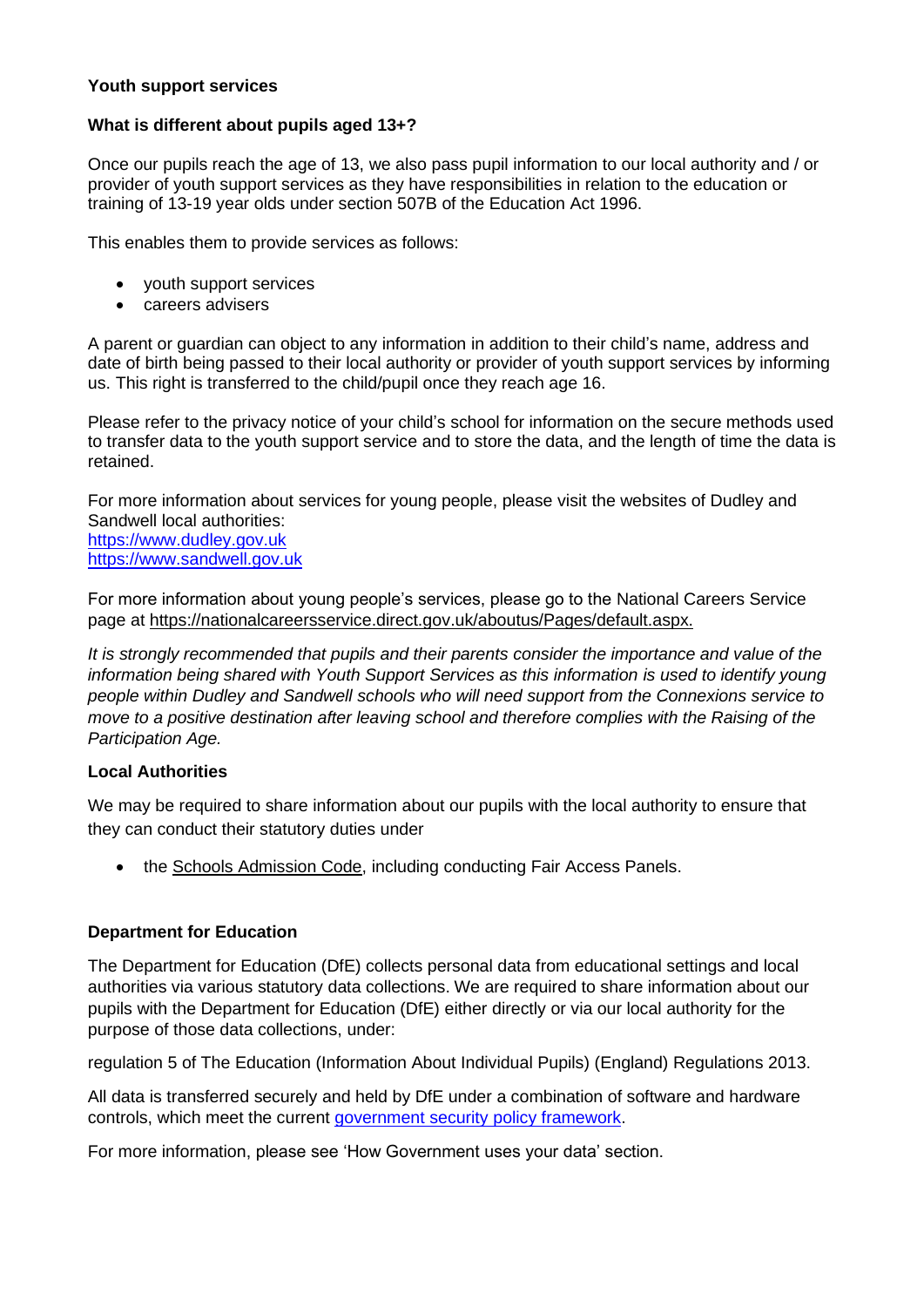## **CCTV**

Please refer to the privacy notice of your child's school for information about their use of CCTV systems.

#### **Requesting access to your personal data**

Under data protection legislation, parents and pupils have the right to request access to information about them that we hold. To make a request for your personal information, or be given access to your child's educational record, contact:

**YourIG Data Protection Officer Service Dudley MBC, The Council House, Dudley, DY1 1HF Email: [YourIGDPOService@dudley.gov.uk](mailto:YourIGDPOService@dudley.gov.uk) Tel: 01384 815607**

You also have the right to:

- object to processing of personal data that is likely to cause, or is causing, damage or distress;
- prevent processing for the purpose of direct marketing;
- object to decisions being taken by automated means;
- in certain circumstances, have inaccurate personal data rectified, blocked, erased or destroyed; and
- seek redress, either through the ICO, or through the courts.

The Trust, in line with statutory guidance, will respond to Subject Access Requests within one calendar month. However, if the request is received during the school holiday, please be advised that the Trust will treat this as receipt of the request on the first day back at school and will respond within one calendar month.

If you have a concern or complaint about the way we are collecting or using your personal data, you should raise your concern with us in the first instance or directly to the Information Commissioner's Office at [https://ico.org.uk/concerns/.](https://ico.org.uk/concerns/)

For further information on how to request access to personal information held centrally by DfE, please see the 'How Government uses your data' section of this notice.

## **Withdrawal of consent and the right to lodge a complaint**

Where we are processing your personal data with your consent, you have the right to withdraw that consent. If you change your mind, or you are unhappy with our use of your personal data, please let us know by contacting your child's school.

#### **Last updated**

We may need to update this privacy notice periodically, so we recommend that you revisit this information from time to time. This version was last updated in May 2022.

## **Contact**

If you would like to discuss anything in this privacy notice, please contact: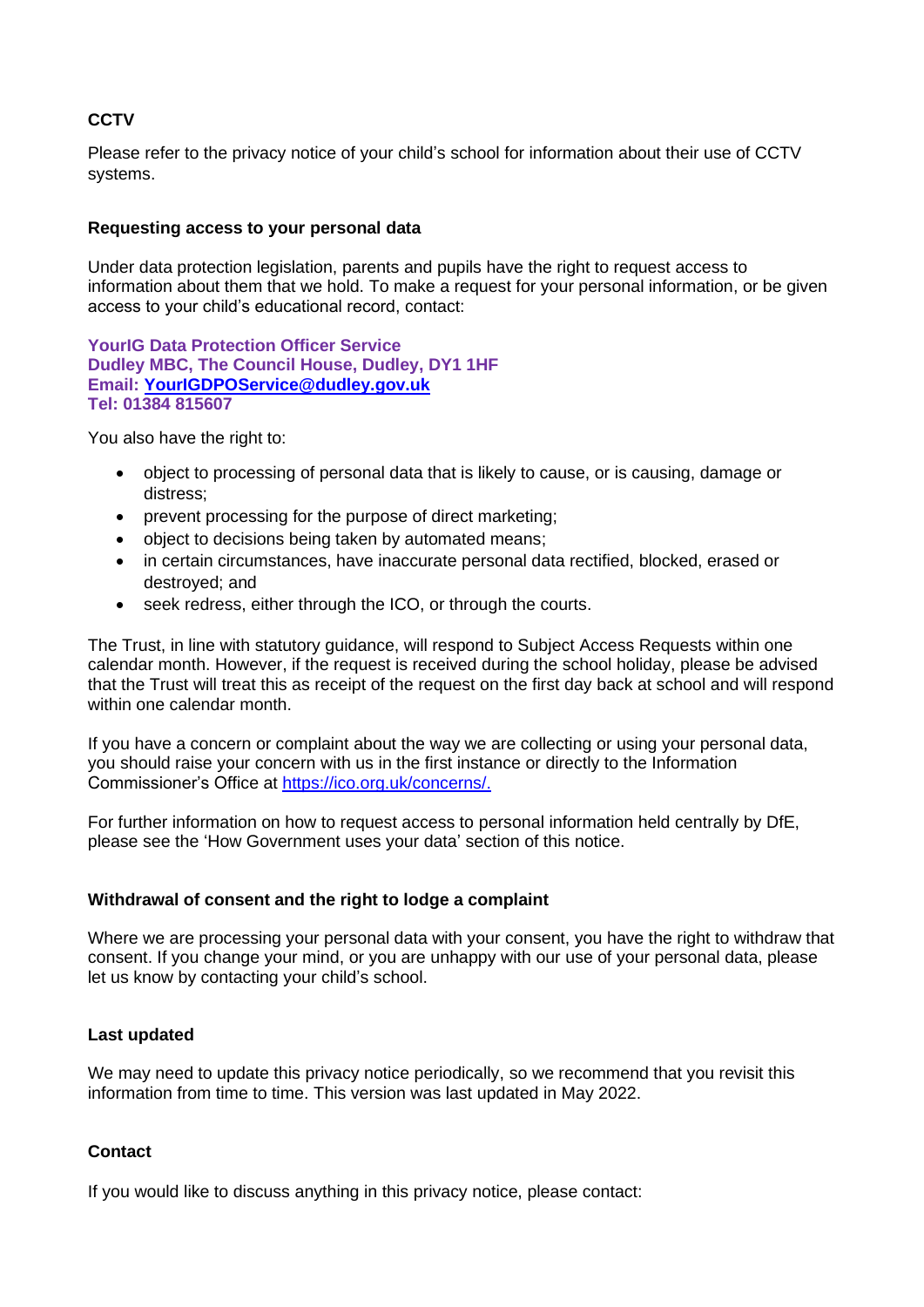**YourIG Data Protection Officer Service Dudley MBC The Council House Dudley West Midlands DY1 1HF**

## **Email: [YourIGDPOService@dudley.gov.uk](mailto:YourIGDPOService@dudley.gov.uk)**

## **Tel: 01384 815607**

## **How Government uses your data**

The pupil data that we lawfully share with the DfE through data collections:

- underpins school funding, which is calculated based upon the numbers of children and their characteristics in each school;
- informs 'short term' education policy monitoring and school accountability and intervention (for example, school GCSE results or Pupil Progress measures);
- supports 'longer term' research and monitoring of educational policy (for example how certain subject choices go on to affect education or earnings beyond school).

## **Data collection requirements**

To find out more about the data collection requirements placed on us by the Department for Education (for example, via the school census) go to [https://www.gov.uk/education/data-collection](https://www.gov.uk/education/data-collection-and-censuses-for-schools)[and-censuses-for-schools.](https://www.gov.uk/education/data-collection-and-censuses-for-schools)

## **The National Pupil Database (NPD)**

Much of the data about pupils in England goes on to be held in the National Pupil Database (NPD).

The NPD is owned and managed by the Department for Education and contains information about pupils in schools in England. It provides invaluable evidence on educational performance to inform independent research, as well as studies commissioned by the Department.

It is held in electronic format for statistical purposes. This information is securely collected from a range of sources including schools, local authorities and awarding bodies.

To find out more about the NPD, go to [https://www.gov.uk/government/publications/national-pupil](https://www.gov.uk/government/publications/national-pupil-database-user-guide-and-supporting-information)[database-user-guide-and-supporting-information.](https://www.gov.uk/government/publications/national-pupil-database-user-guide-and-supporting-information)

## **Sharing by the Department**

The law allows the Department to share pupils' personal data with certain third parties, including:

- schools
- local authorities
- researchers
- organisations connected with promoting the education or wellbeing of children in England
- other government departments and agencies
- organisations fighting or identifying crime

For more information about the Department's NPD data sharing process, please visit: <https://www.gov.uk/data-protection-how-we-collect-and-share-research-data>